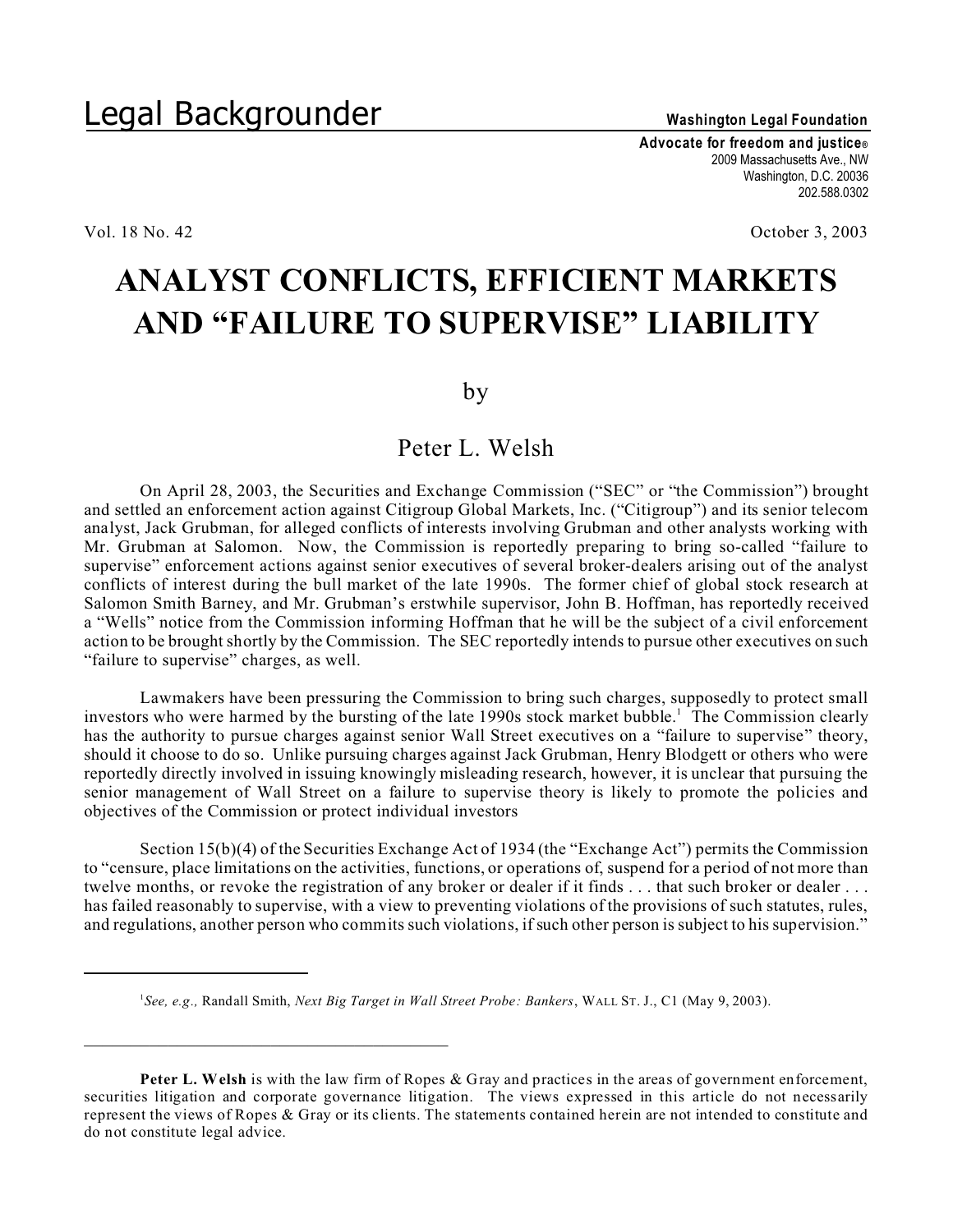15 U.S.C. § 78j (b)(4)(E).<sup>2</sup> Numerous so-called "failure to supervise" cases have been brought under Section 15(b) in a variety of contexts. *See, e.g., In the Matter of Robertson Stephens, Inc.*, Admin. Pro. File No. 3- 11003, 2003 LEXIS 42 (Jan. 9, 2003) (analyst conflicts of interest).

Failure to supervise cases have also been brought against senior Wall Street executives. Indeed, the most prominent "failure to supervise" case is an enforcement action brought against John Gutfreund, John Merriweather and Thomas Strauss in connection with the Salomon Brothers bidding-rigging scandal in the market for newly-issued Treasury bonds. *See In the Matter of John H. Gutfreund, Thomas W. Strauss, and John* W. Merriweather, Admin. Pro. File No. 3-7930, 51 SEC Dkt. 93 (1992).<sup>3</sup> In *Gutfreund*, the Commission brought charges as a result of three different improper and false bids submitted by Salomon Brothers trader Paul Mozer as part of an effort by Mozer to circumvent aggregate bid restrictions in the auction market for "on-therun" Treasury bonds. *Id*. at 2-3, 6-7. In *Gutfreund*, the Commission found, among other things, that the senior Salomon executives possessed information which suggested,

that a high level employee of the firm with significant trading discretion had engaged in extremely serious misconduct. . . . [T]his information required, at a minimum, that the supervisors undertake to investigate what had occurred and whether there had been other instances of unreported misconduct. . . . If they were unable to conduct the inquiry themselves or believed it was more appropriate that the inquiry be conducted by others, they were required to take prompt action to insure that others in fact undertook those efforts. . . . The supervisors were also required, pending the outcome of such an investigation, to increase supervision of Mozer and place appropriate limitations on his activities.

*Id*. at \*12. The SEC decision in *Gutfreund* provides several additional guidelines to financial executives attempting to comply with their supervisory responsibilities under Section 15(b). In particular, *Gutfreund* makes clear that:

- Determining whether a particular person is a "supervisor" within the scope of Section 15(b) "depends on whether, under the facts and circumstances of a particular case, that person has the requisite degree of responsibility, ability or authority to affect the conduct of the employee whose behavior is at issue."<sup>4</sup>
- It is imperative, especially in large organizations, that those in supervisory positions exercise particular vigilance when indications of irregularity reach their attention.
- It is important for those in supervisory positions to take prompt action, in the face of credible claims of wrongdoing by an individual employee, to place limitations on the employee's powers and responsibilities with a view toward preventing future acts of misconduct.
- Even where the knowledge of those in authority is limited to "red flags" or "suggestions" of improprieties, "they cannot discharge their supervisory obligations simply by relying on the unverified representations of

<sup>2</sup> Section 15(b)(4)(E) provides an affirmative defense, according to which a supervisor will not be penalized if there has been established "procedures, and a system for applying such procedures, which would reasonably be expected to prevent and detect . . . violations by such other person, and . . . [the supervisor] has reasonably discharged the duties and obligations incumbent upon him by reason of such procedures and system without reasonable cause to believe that such procedures and system were not being complied with."

<sup>&</sup>lt;sup>3</sup>The Report released by the Commission settling the claims against Meriweather, Gutfreund and Strauss included a Report of Investigation Pursuant to Section 21(a) of the Exchange Act setting forth the "supervisory responsibilities of brokerage firm employees in certain circumstances." *Id*. at 1.

<sup>4</sup>The Commission has recently made clear that this means, among other things, that in order to found to have occupied a supervisory position within the meaning of Section 15(b), a person need not have the ability to control the actions of the underlying wrongdoer through, for example, "the independent ability to hire, fire, reward, and punish" the wrongdoer." *In the Matter of George J. Kolar*, Admin. Pro. File No. 3-9580, Exchange Act Release No. 46127 (June 26, 2002) (quoting *Gutfreund*).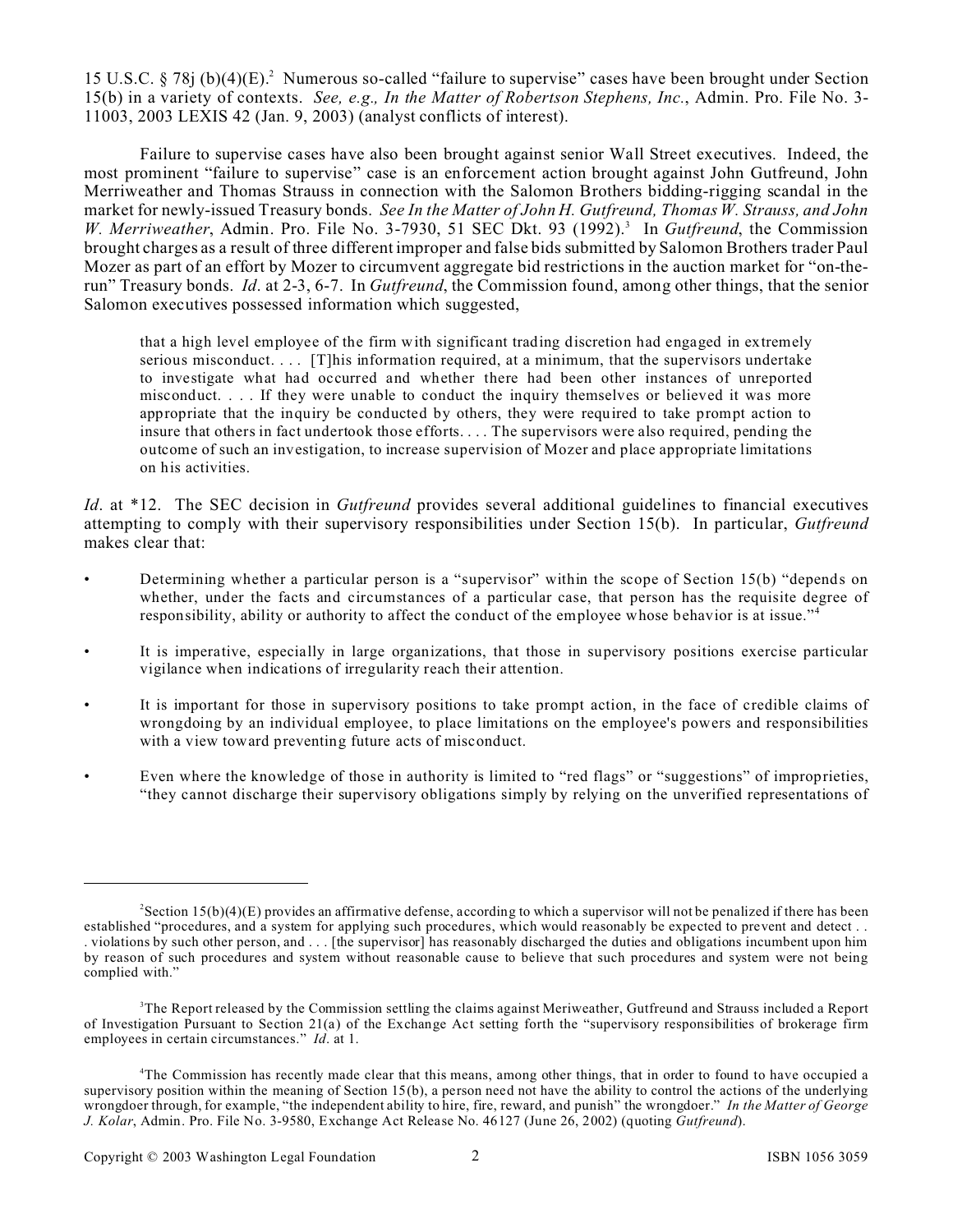employees.<sup>5</sup> Instead, as the Commission has repeatedly emphasized, '[t]here must be adequate follow-up and review when a firm's own procedures detect irregularities or unusual trading activity. . .'"

- Once those in supervisory positions become aware of wrongdoing, "it is imperative that they take prompt and unequivocal actions to define the responsibilities of those who are responding to the wrongdoing."
- An executive's supervisory responsibilities under Section 15(b) do not end "with communication of the matter to more senior executives." Rather, the supervisor reporting possible misconduct remains responsible for preventing and detecting future acts of misconduct.

*Id.* at \*12-13. In addition, the Commission's Section 21(a) report provided guidance concerning the responsibilities of those in legal or compliance positions at a broker-dealer. *Gutfruend* advises that, although legal and compliance personnel do not become "supervisors" within the scope of Section 15(b) merely by virtue of their legal/compliance positions, "once a person [in a senior legal or compliance] position becomes involved in formulating management's response to the problem, he or she is obligated to take affirmative steps to ensure that appropriate action is taken to address the misconduct." *Id.* at \*15-16.

What is striking about the actions brought against Citigroup and Mr. Grubman is that nearly all of the allegations of misconduct concern Mr. Grubman's allegedly improper failure to downgrade battered technology stocks in 2000 and 2001. The SEC's earnest focus in the Citigroup case on analyst upgrades and downgrades, and the basis on which those upgrades and downgrades were made, is peculiar. On the one hand, vigorous efforts by the SEC to root out dishonesty in the markets are unassailable. There are serious allegations in the SEC's complaint that Citigroup employees — some very senior employees — who were entrusted with providing clients disinterested investment advice, engaged in sundry improper and dishonest practices. Mr. Grubman, for example, is alleged to have upgraded AT&T as part of a concerted effort at Citigroup to win an underwriting role for Salomon in a planned AT&T debt offering. Mr. Grubman is further alleged to have been pressured to do so by Citigroup's Chairman, Sandy Weill. Pursuing such wrongdoing is entirely appropriate.

Nevertheless, pursuing enforcement actions against senior Wall Street executives under Section 15(b)(4) — on what is little more than a theory of vicarious liability — for the misconduct of research analysts, is questionable on several grounds. First, although not all of the facts are known, the circumstances that have been alleged publicly to support a case against senior Wall Street executives have been well-known to the investing public, and indeed to the Commission itself, for years. Indeed, the structural biases on the sell-side have been known to investors for decades. <sup>6</sup> And the conflicts of interest plaguing sell-side analysis, in particular, has been well known by market participants and regulators for years.<sup>7</sup>

In addition, since Regulation FD went into effect on October 26, 2000, sell-side analysis should have a greatly diminished effect on the value of publicly-traded securities. Indeed, the combination of an efficient

<sup>5</sup>The *Gutfreund* decision notes that many of the "failure to supervise" enforcement proceedings the Commission has brought "arise from situations where supervisors were aware only of "red flags" or "suggestions" of irregularity, "rather than situations where, as here, supervisors were explicitly informed of an illegal act." *Id*. at \*12.

<sup>6</sup> *See, e.g.,* Benjamin Graham and David L. Dodd, SECURITY ANALYSIS, at 9 *ff.* (NY: McGraw Hill 1934).

<sup>7</sup> For example, the *Wall Street Journal* reports that, handwritten notes that Mr. Hoffman took during a meeting of senior Salomon executives "crystallized" Mr. Spitzer's investigation. Suzanne Craig and Randall Smith, *Now, Jack Grubman's Boss at Salomon Faces Sanctions* WALL ST. J., at C1 (July 9, 2003). Those notes were also cited in the SEC's Citigroup complaint as evidence of the involvement or knowledge of senior Citigroup executives in analyst wrongdoing. The *Journal* described the notes as follows: "Mr. Hoffman's notes were headlined 'Rising issue of research integrity — Basic inherent conflict between investment banking, equities and retail.' The notes said the firm's ratings were the 'worst,' adding: 'ridiculous on face.' Using positive stock research to win investment-banking business, the notes said, was creating a credibility problem at the big Wall Street firm. With no 'sells' and just one 'underperform' rating out of 1,179 stocks assessed as of Jan. 29, 2001, Mr. Hoffmann wrote that concern among the firm's brokers and their clients 'is growing." *Id*. Mr. Hoffman was, however, merely stating what was then known to anyone who read the daily newspaper. *See, generally,* Randall Smith, Deborah Solomon and Suzanne McGee, *Grubman's Missed Call on AT&T Could Affect Influential Analyst's Stature*," WALL ST. J., at C1 (Oct. 4, 2000) (quoting Mr. Grubman as follows: "Let's call a spade a spade. Nobody on the sell side puts negative ratings on stocks. Very few people have anything less than a positive rating.").